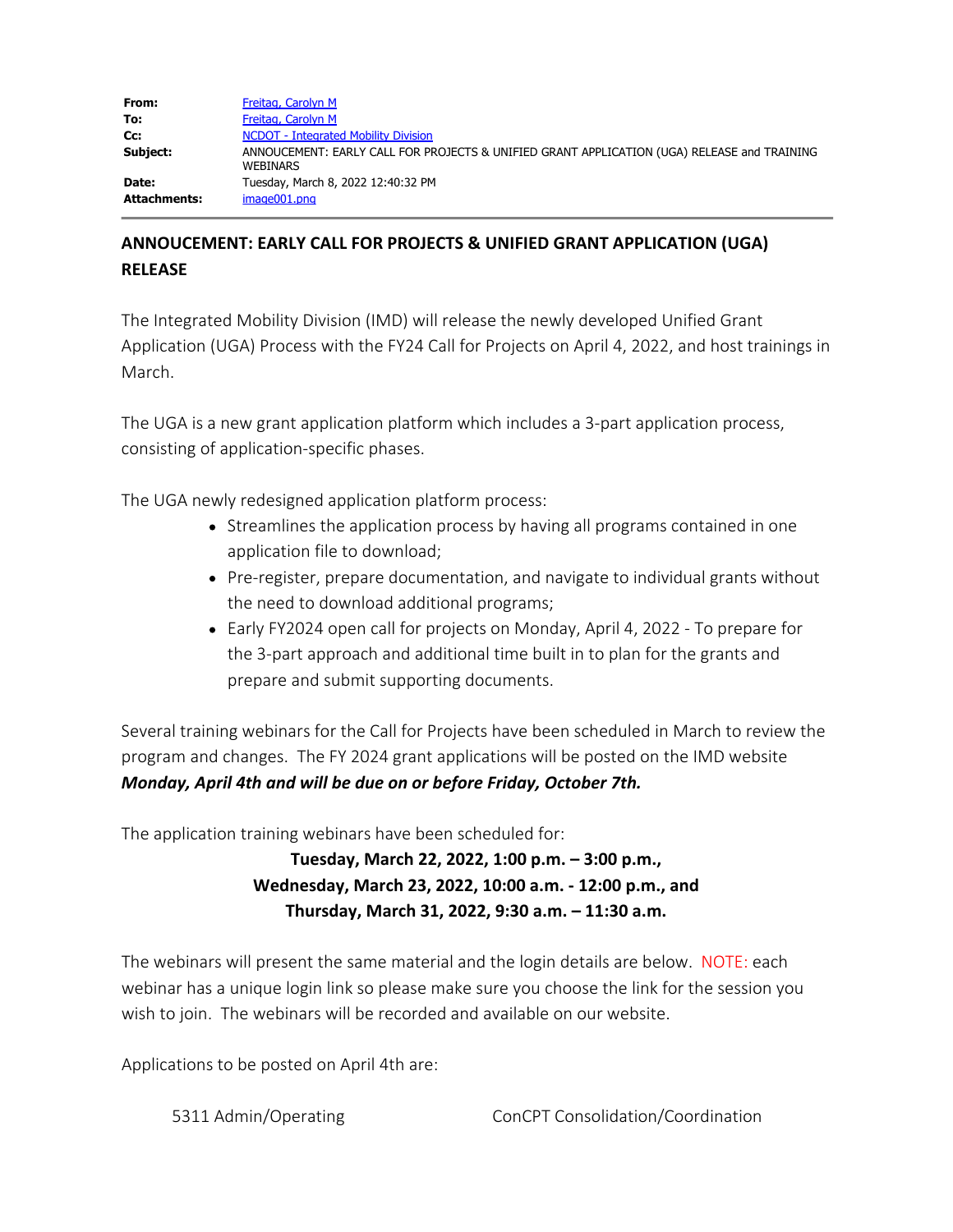Combined Capital Travelers' Aid 5310 Capital Purchase of Service Non-STI Expansion Vehicle 5310 Operating Urban STI Mobility Manager (5310) Urban Advanced Technology Rural State Operating The State Match Rural STI

NOTE: The 5303 and TDM, Advanced Technology, and Intercity Bus(5311f) programs will open in late-2022 or off-cycle to align with current program timing. Other discretionary calls for projects may be released at other times in the fiscal year.

Please join us for an informative discussion and share this information with any of your agencies that may consider applying for grant funding for FY 2024.

## **Webinar details are:**

**FY24 Call for Projects Unified Grants Application Training Webinar #1**

Tue, Mar 22, 2022 1:00 PM - 3:00 PM (EDT)

**Please join my meeting from your computer, tablet or smartphone.**  <https://meet.goto.com/312988829>

**You can also dial in using your phone.**

United States: [+1 \(646\) 749-3122](tel:+16467493122,,312988829)

**Access Code:** 312-988-829

\_\_\_\_\_\_\_\_\_

**Join from a video-conferencing room or system.** Dial in or type: 67.217.95.2 or inroomlink.goto.com Meeting ID: 312 988 829 Or dial directly: [312988829@67.217.95.2](mailto:312988829@67.217.95.2) or 67.217.95.2##312988829

Get the app now and be ready when your first meeting starts:<https://meet.goto.com/install>

\_\_\_\_\_\_\_\_\_\_\_\_\_\_\_\_\_\_\_\_\_\_\_\_\_\_\_\_\_\_\_\_\_\_\_\_\_\_\_\_\_\_\_\_\_\_\_\_\_\_\_\_\_\_\_\_\_\_\_\_\_\_\_\_\_\_\_\_\_\_\_\_\_\_\_\_

**FY24 Call for Projects Unified Grants Application Training Webinar #2** Wed, Mar 23, 2022 10:00 AM - 12:00 PM (EDT)

**Please join my meeting from your computer, tablet or smartphone.**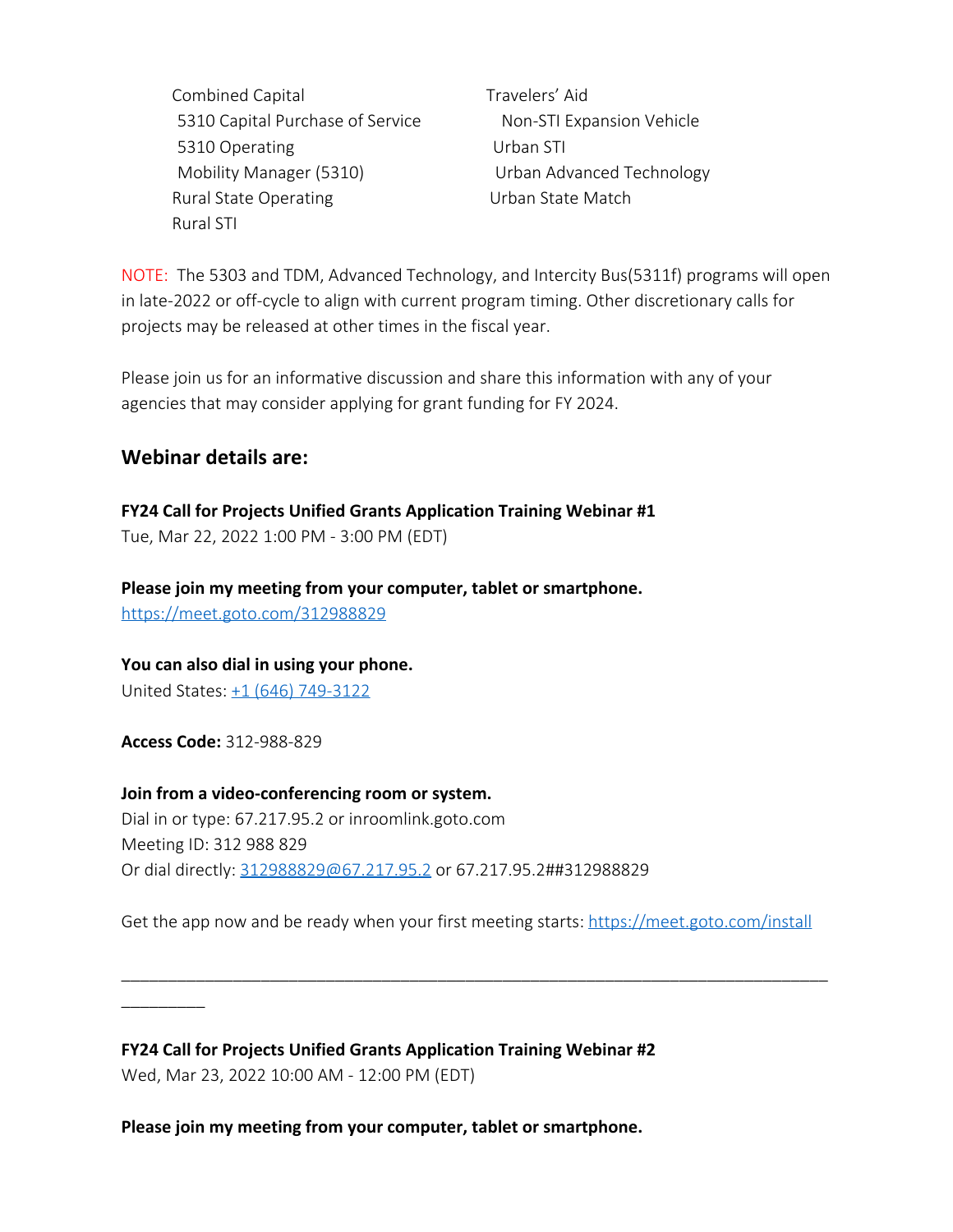<https://meet.goto.com/835092781>

**You can also dial in using your phone.** United States: [+1 \(571\) 317-3112](tel:+15713173112,,835092781)

**Access Code:** 835-092-781

\_\_\_\_\_\_\_\_\_

**Join from a video-conferencing room or system.** Dial in or type: 67.217.95.2 or inroomlink.goto.com Meeting ID: 835 092 781 Or dial directly: [835092781@67.217.95.2](mailto:835092781@67.217.95.2) or 67.217.95.2##835092781

Get the app now and be ready when your first meeting starts:<https://meet.goto.com/install>

\_\_\_\_\_\_\_\_\_\_\_\_\_\_\_\_\_\_\_\_\_\_\_\_\_\_\_\_\_\_\_\_\_\_\_\_\_\_\_\_\_\_\_\_\_\_\_\_\_\_\_\_\_\_\_\_\_\_\_\_\_\_\_\_\_\_\_\_\_\_\_\_\_\_\_\_

**FY24 Call for Projects Unified Grants Application Training Webinar #3** Thu, Mar 31, 2022 9:30 AM - 11:30 AM (EDT)

**Please join my meeting from your computer, tablet or smartphone.**  <https://meet.goto.com/523818229>

**You can also dial in using your phone.** United States: [+1 \(312\) 757-3121](tel:+13127573121,,523818229)

**Access Code:** 523-818-229

**Join from a video-conferencing room or system.** Dial in or type: 67.217.95.2 or inroomlink.goto.com Meeting ID: 523 818 229 Or dial directly: [523818229@67.217.95.2](mailto:523818229@67.217.95.2) or 67.217.95.2##523818229

Get the app now and be ready when your first meeting starts:<https://meet.goto.com/install>

Thank you. Carolyn

Carolyn M. Freitag